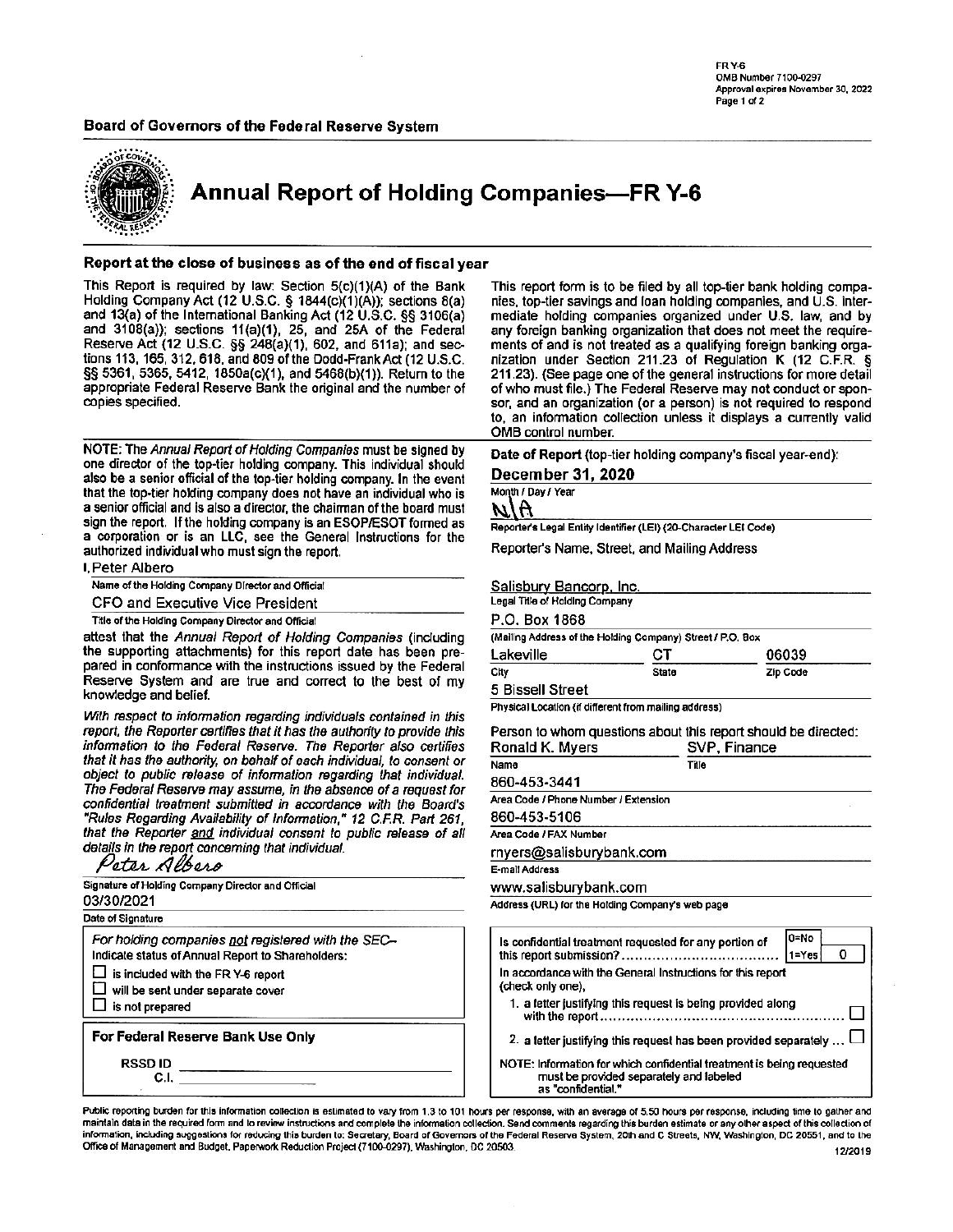# For Use By Tiered Holding Companies

Top-tiered holding companies must list the names, mailing address, and physical locations of each of their subsidiary holding companies<br>below.

| Legal Title of Subsidiary Holding Company |                                                                       |          |      | Legal Title of Subsidiary Holding Company                             |          |
|-------------------------------------------|-----------------------------------------------------------------------|----------|------|-----------------------------------------------------------------------|----------|
|                                           | (Mailing Address of the Subsidiary Holding Company) Street / P.O. Box |          |      | (Mailing Address of the Subsidiary Holding Company) Street / P.O. Box |          |
| City                                      | <b>State</b>                                                          | Zip Code | City | <b>State</b>                                                          | Zip Code |
|                                           | Physical Location (if different from mailing address)                 |          |      | Physical Location (if different from mailing address)                 |          |
| Legal Title of Subsidiary Holding Company |                                                                       |          |      | Legal Title of Subsidiary Holding Company                             |          |
|                                           | (Mailing Address of the Subsidiary Holding Company) Street / P.O. Box |          |      | (Mailing Address of the Subsidiary Holding Company) Street / P.O. Box |          |
| City                                      | State                                                                 | Zip Code | City | State                                                                 | Zip Code |
|                                           | Physical Location (if different from mailing address)                 |          |      | Physical Location (if different from mailing address)                 |          |
| Legal Title of Subsidiary Holding Company |                                                                       |          |      | Legal Title of Subsidiary Holding Company                             |          |
|                                           | (Mailing Address of the Subsidiary Holding Company) Street / P.O. Box |          |      | (Mailing Address of the Subsidiary Holding Company) Street / P.O. Box |          |
| City                                      | <b>State</b>                                                          | Zip Code | City | State                                                                 | Zip Code |
|                                           | Physical Location (if different from mailing address)                 |          |      | Physical Location (if different from mailing address)                 |          |
| Legal Title of Subsidiary Holding Company |                                                                       |          |      | Legal Title of Subsidiary Holding Company                             |          |
|                                           | (Mailing Address of the Subsidiary Holding Company) Street / P.O. Box |          |      | (Mailing Address of the Subsidiary Holding Company) Street / P.O. Box |          |
| City                                      | State                                                                 | Zip Code | City | State                                                                 | Zip Code |
|                                           | Physical Location (if different from mailing address)                 |          |      | Physical Location (if different from mailing address)                 |          |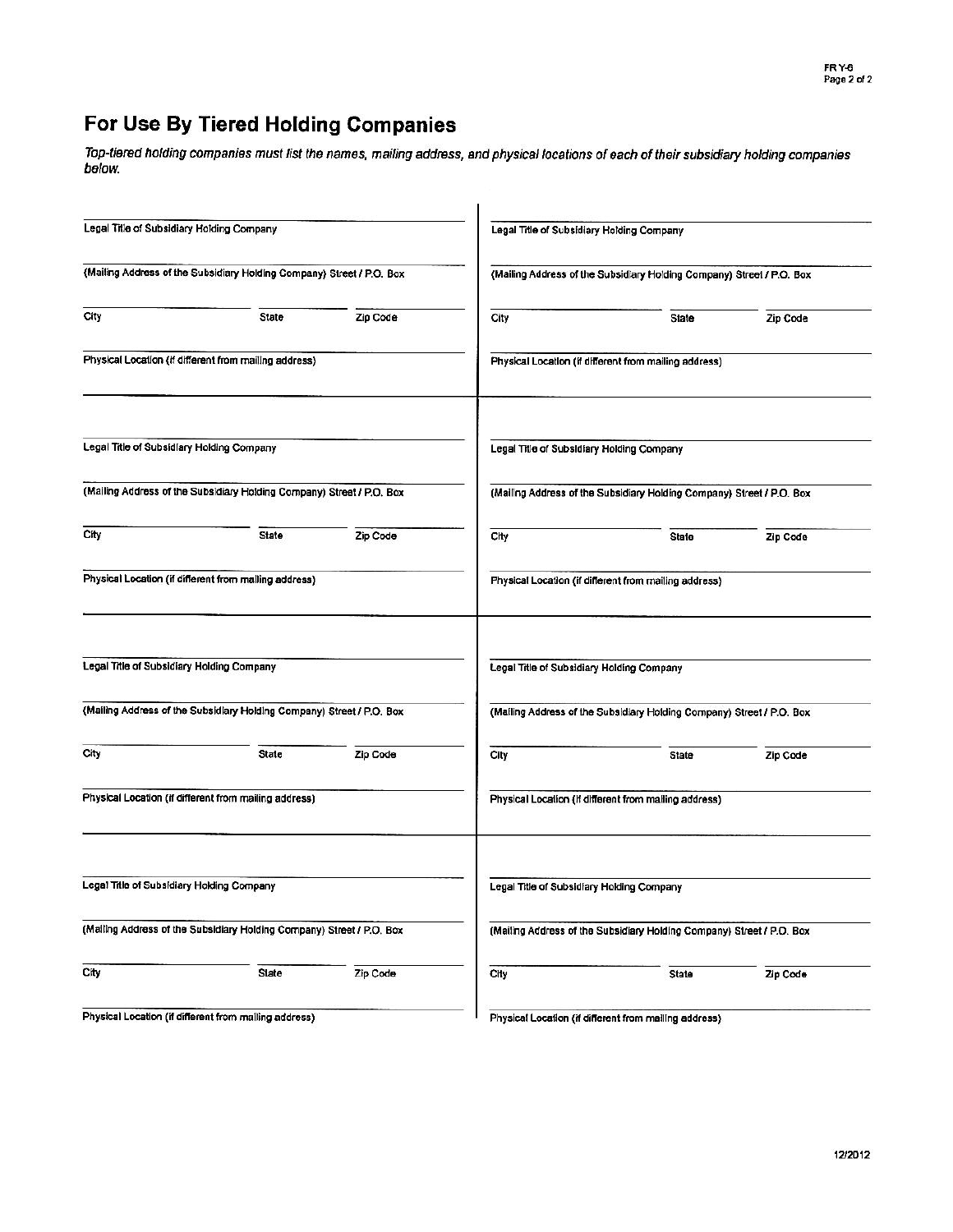## FORM FR Y-6 SALISBURY BANCORP, INCORPORATED 5 BISSELL STREET PO BOX 1868 LAKEVILLE, CT 06039

#### LEI is not applicable unless otherwise noted FISCAL YEAR ENDING DECEMBER 31, 2020

### Report Item:

- 1: Salisbury Bancorp, Incorporated is registered with the Securities and Exchange Commission. A copy of the most recent FORM 10-K filed with the Securities and Exchange Commission is available at www.sec.gov under Ticker Symbol SAL.
- 2.a: Organization Chart



2.b: Domestic Branch Listing submitted via e-mail on March 30, 2021.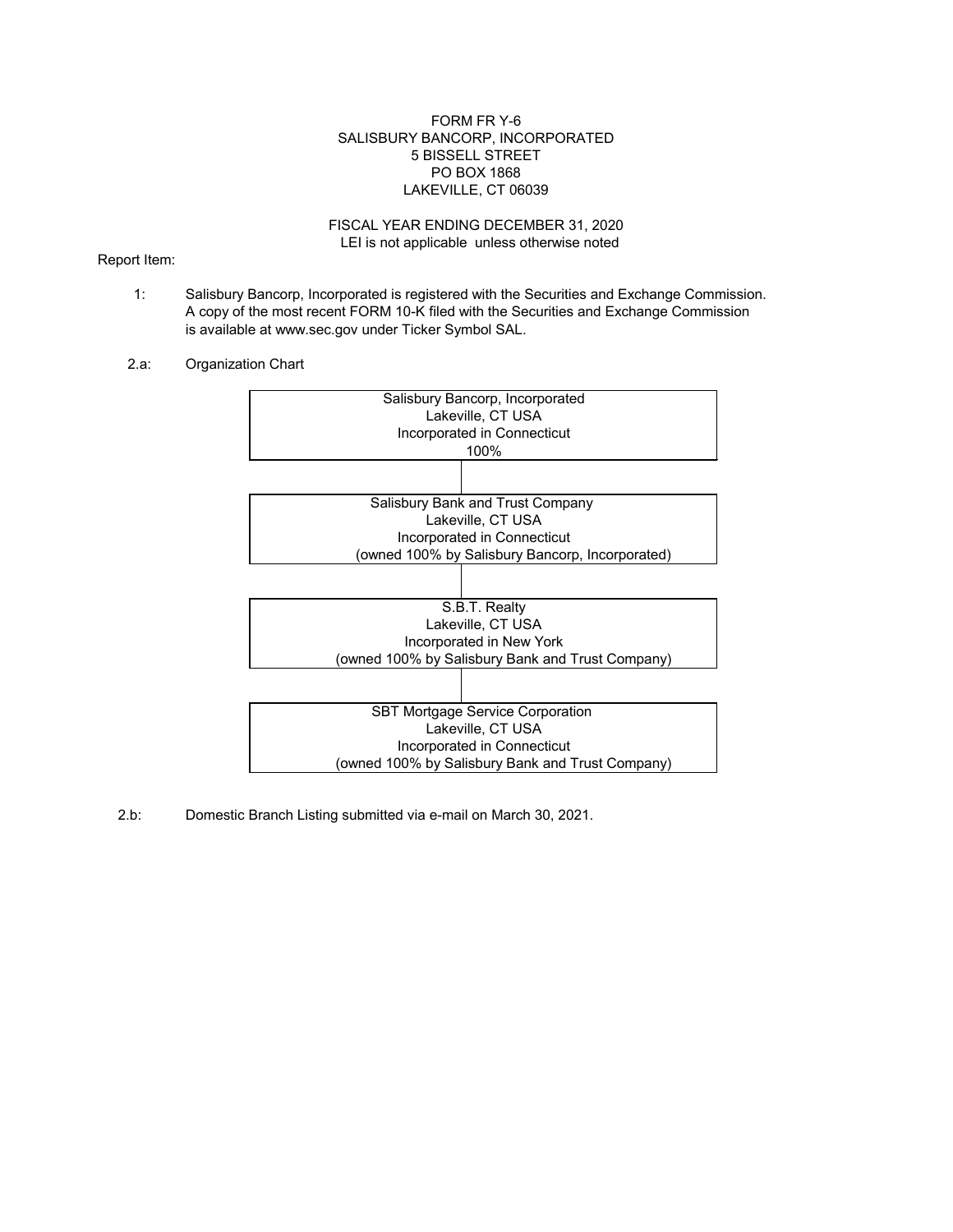Form FR Y-6 Salisbury Bancorp, Inc. December 31, 2020

|           |                                                |               |                                                   |                                           |                                   |             |             |                |                                 |                     |                     |                                                   | <b>Head</b>   |                                                              |
|-----------|------------------------------------------------|---------------|---------------------------------------------------|-------------------------------------------|-----------------------------------|-------------|-------------|----------------|---------------------------------|---------------------|---------------------|---------------------------------------------------|---------------|--------------------------------------------------------------|
|           |                                                | <b>Branch</b> |                                                   |                                           |                                   | <b>Stat</b> | lZip.       |                |                                 |                     | <b>Office</b>       |                                                   | <b>Office</b> |                                                              |
|           | Data Action Effective Date Branch Service Type | ID RSSD*      | Popular Name                                      | <b>Street Address</b>                     | <b>City</b>                       |             | <b>Code</b> | <b>County</b>  | Country                         | <b>FDIC UNINUM</b>  | Number*             | <b>Head Office</b><br><b>SALISBURY BANK AND</b>   |               | <b>ID RSSD* Comments</b>                                     |
| OK        | <b>Full Service (Head</b><br>Office)           | 821906        | <b>SALISBURY BANK AND TRUST</b><br><b>COMPANY</b> | <b>5 BISSELL STREET</b>                   | <b>LAKEVILLE</b>                  | <b>CT</b>   | 6039        |                | <b>LITCHFIELD UNITED STATES</b> | 12364               | $\Omega$            | <b>TRUST COMPANY</b>                              | 821906        |                                                              |
| OK        | <b>Full Service</b>                            |               | 767004 CANAAN BRANCH                              | 100 MAIN STREET                           | <b>CANAAN</b>                     | СT          |             | 6018LITCHFIELD | <b>UNITED STATES</b>            | 1636                | -4                  | <b>SALISBURY BANK AND</b><br><b>TRUST COMPANY</b> | 821906        |                                                              |
| OK        | Electronic Banking                             |               | 949408 OPERATIONS CENTER BRANCH                   | 94 MAIN STREET                            | <b>CANAAN</b>                     | <b>CT</b>   |             | 6018LITCHFIELD | UNITED STATES                   | Not Required        | <b>Not Required</b> | <b>SALISBURY BANK AND</b><br><b>TRUST COMPANY</b> | 821906        |                                                              |
| OK        | Trust                                          |               | 3773789 TRUST DEPARTMENT                          | <b>19 BISSELL STREET</b>                  | <b>LAKEVILLE</b>                  | <b>CT</b>   |             | 6039LITCHFIELD | UNITED STATES                   | <b>Not Required</b> | <b>Not Required</b> | <b>SALISBURY BANK AND</b><br><b>TRUST COMPANY</b> | 821906CT      | Relocated to<br>main branch<br>at 5 Bissell<br>St. Lakeville |
| OK        | <b>Full Service</b>                            |               | 945204 SALISBURY BRANCH                           | <b>18 MAIN STREET</b>                     | <b>SALISBURY</b>                  | <b>CT</b>   |             | 6068LITCHFIELD | <b>UNITED STATES</b>            | 245448              |                     | <b>SALISBURY BANK AND</b><br><b>TRUST COMPANY</b> | 821906        |                                                              |
| OK        | <b>Full Service</b>                            |               | 159001 SHARON BRANCH                              | 5 GAY STREET                              | <b>SHARON</b>                     | <b>CT</b>   |             | 6069LITCHFIELD | UNITED STATES                   | 180692              | 11                  | <b>SALISBURY BANK AND</b><br><b>TRUST COMPANY</b> | 821906        |                                                              |
| OK        | <b>Full Service</b>                            |               | 2623597 EGREMONT BRANCH                           | 51 MAIN STREET                            | <b>EGREMONT</b>                   | <b>MA</b>   |             |                | 1258 BERKSHIRE UNITED STATES    | 192709              | -5                  | <b>SALISBURY BANK AND</b><br><b>TRUST COMPANY</b> | 821906        |                                                              |
| OK        | <b>Full Service</b>                            |               | 4671592 GREAT BARRINGTON OFFICE                   | 210 MAIN STREET                           | <b>GREAT</b><br><b>BARRINGTON</b> | <b>MA</b>   |             | 1230 BERKSHIRE | UNITED STATES                   | Not Required        | <b>Not Required</b> | <b>SALISBURY BANK AND</b><br><b>TRUST COMPANY</b> | 821906        |                                                              |
| OK        | <b>Full Service</b>                            |               | 3773819 SHEFFIELD BRANCH                          | 640 NORTH MAIN<br><b>STREET</b>           | <b>SHEFFIELD</b>                  | <b>MA</b>   |             | 1257 BERKSHIRE | UNITED STATES                   | 443295              | 6                   | <b>SALISBURY BANK AND</b><br><b>TRUST COMPANY</b> | 821906        |                                                              |
| OK        | <b>Full Service</b>                            |               | 3627323 DOVER PLAINS BRANCH                       | 5 DOVER VILLAGE<br><b>PLAZA</b>           | <b>DOVER PLAINS</b>               | <b>NY</b>   |             | 12522 DUTCHESS | <b>UNITED STATES</b>            | 269555              | $\overline{7}$      | <b>SALISBURY BANK AND</b><br><b>TRUST COMPANY</b> | 821906        |                                                              |
| OK        | <b>Full Service</b>                            |               | 3145386 FISHKILL BRANCH                           | 701 ROUTE 9                               | <b>FISHKILL</b>                   | <b>NY</b>   |             | 12524 DUTCHESS | UNITED STATES                   | Not Required        | Not Required        | <b>SALISBURY BANK AND</b><br><b>TRUST COMPANY</b> | 821906        |                                                              |
| OK        | <b>Full Service</b>                            |               | 4096364 MILLERTON BRANCH                          | 87 MAIN STREET                            | <b>MILLERTON</b>                  | <b>NY</b>   |             | 12546 DUTCHESS | <b>UNITED STATES</b>            | 500509              | -9                  | <b>SALISBURY BANK AND</b><br><b>TRUST COMPANY</b> | 821906        |                                                              |
| OK        | <b>Full Service</b>                            |               | 3080496 NEWBURGH BRANCH                           | 801 AUTO PARK<br><b>PLACE</b>             | <b>NEWBURGH</b>                   | <b>NY</b>   |             | 12550 ORANGE   | <b>UNITED STATES</b>            | <b>Not Required</b> | <b>Not Required</b> | <b>SALISBURY BANK AND</b><br><b>TRUST COMPANY</b> | 821906        |                                                              |
| OK        | <b>Full Service</b>                            |               | 1166060 POUGHKEEPSIE BRANCH                       | 11 GARDEN STREET POUGHKEEPSIE             |                                   | <b>NY</b>   |             | 12601 DUTCHESS | <b>UNITED STATES</b>            | Not Required        | <b>Not Required</b> | <b>SALISBURY BANK AND</b><br><b>TRUST COMPANY</b> | 821906        |                                                              |
| OK        | <b>Full Service</b>                            |               | 3080487 RED OAKS MILL BRANCH                      | <b>2064 NEW</b><br><b>HACKENSACK ROAD</b> | POUGHKEEPSIE                      | <b>NY</b>   |             | 12603 DUTCHESS | UNITED STATES                   | Not Required        | <b>Not Required</b> | <b>SALISBURY BANK AND</b><br><b>TRUST COMPANY</b> | 821906        |                                                              |
| <b>OK</b> | <b>Full Service</b>                            |               | 3643967 NEW PALTZ BRANCH                          | 275 MAIN STREET                           | <b>NEW PALTZ</b>                  | <b>NY</b>   |             | 12561 ULSTER   | UNITED STATES                   | <b>Not Required</b> | Not Required        | <b>SALISBURY BANK AND</b><br><b>TRUST COMPANY</b> | 821906        |                                                              |

# Report Item: 2.b Domestic Branch Listing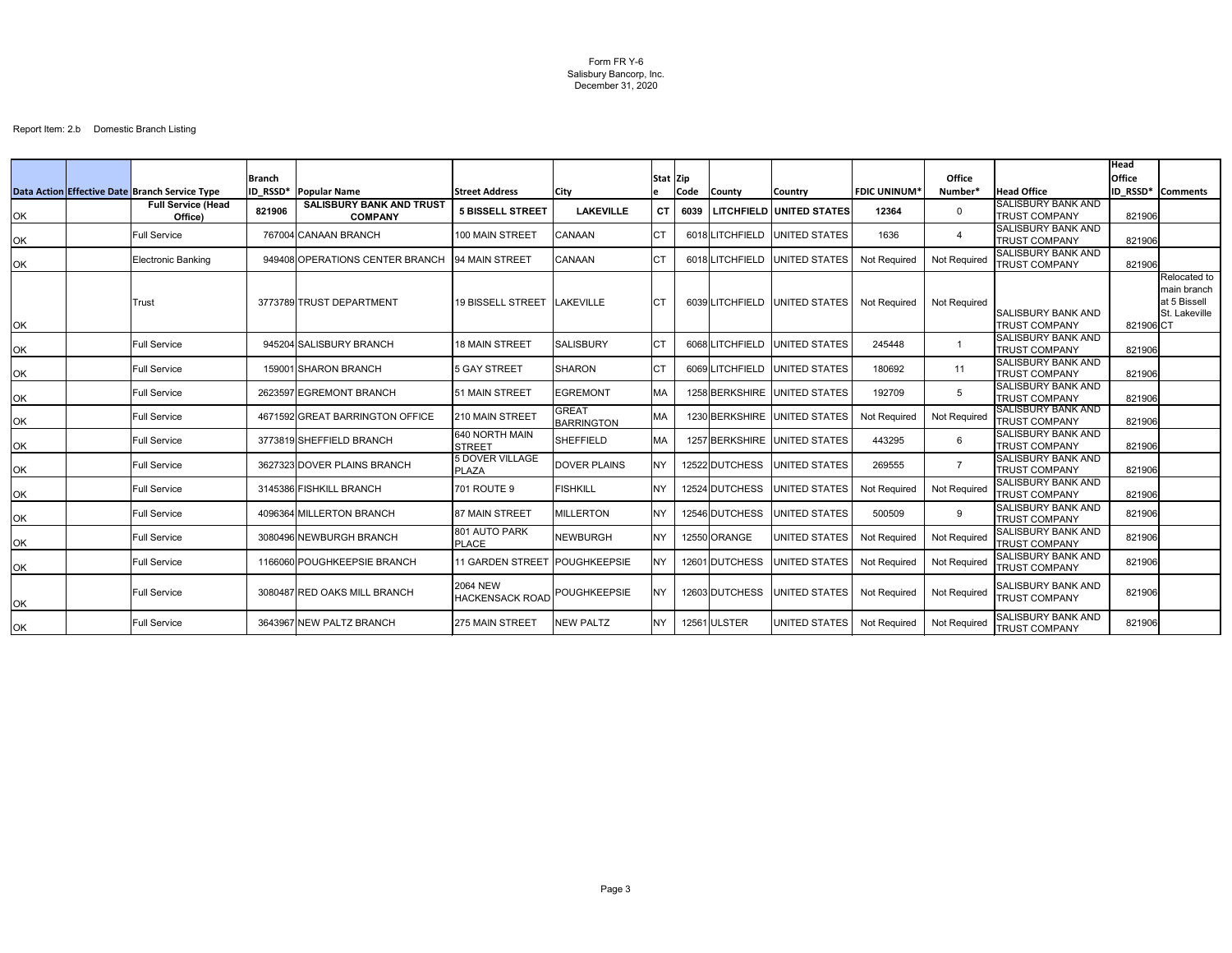## **Form FR Y-6**

# **Lakeville, CT Salisbury Bancorp, Inc.**

**Fiscal Year Ending December 31, 2020**

 $(1)(a)(b)(c)$  $(2)(a)(b)(c)$  None

Report Item 3: Securities holders

The following table includes certain information as of December 31, 2020 regarding the principal shareholders of the Company. With the exception of the shareholders listed below, the Company is not aware of any beneficial owner of five percent (5%) or more of the Company's Common Stock.

|                                                          | 1(b) Country<br>of Citizenship | 1(c) Number<br>and Percentage |
|----------------------------------------------------------|--------------------------------|-------------------------------|
|                                                          | or                             | of Common                     |
| 1(a)<br>Name and Address                                 | Incorporation                  | <b>Stock</b>                  |
| BlackRock, Inc., 55 East 52nd Street, New York, NY 10055 | U.S.                           | 5.3%<br>150,509               |